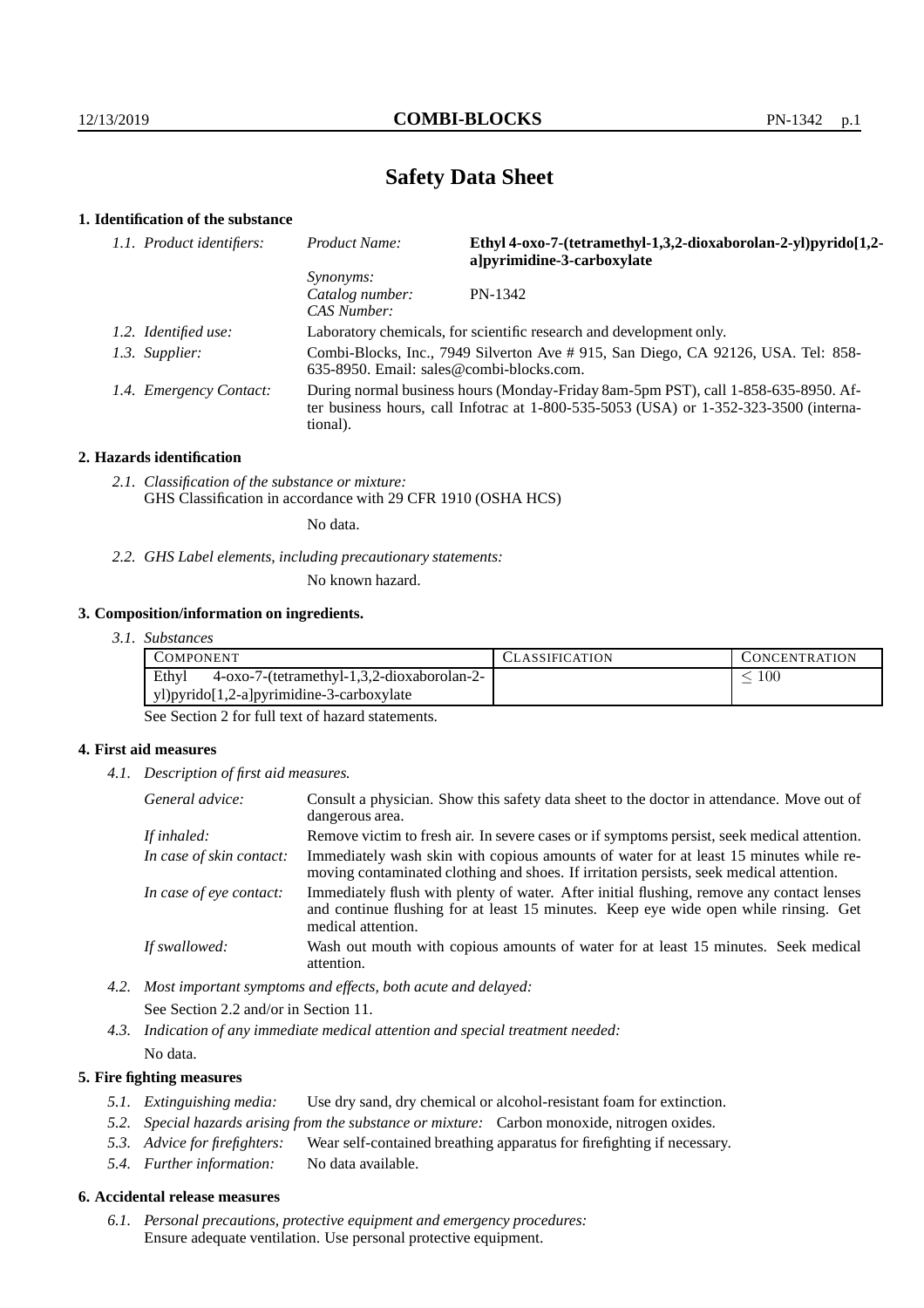|                                                                                                               | 6.2. Environmental precautions:                                                                                                                                                                                                                                    |                                                                                                                                                                                        |  |
|---------------------------------------------------------------------------------------------------------------|--------------------------------------------------------------------------------------------------------------------------------------------------------------------------------------------------------------------------------------------------------------------|----------------------------------------------------------------------------------------------------------------------------------------------------------------------------------------|--|
|                                                                                                               | Should not be released into the environment. See Section 12 for additional ecological information.                                                                                                                                                                 |                                                                                                                                                                                        |  |
|                                                                                                               | 6.3. Methods and materials for containment and cleaning up:                                                                                                                                                                                                        |                                                                                                                                                                                        |  |
|                                                                                                               |                                                                                                                                                                                                                                                                    | Sweep up or vacuum up spillage and collect in suitable container for disposal.                                                                                                         |  |
| 6.4. Reference to other sections:                                                                             |                                                                                                                                                                                                                                                                    |                                                                                                                                                                                        |  |
| Refer to protective measures listed in Sections 8 and 13.                                                     |                                                                                                                                                                                                                                                                    |                                                                                                                                                                                        |  |
|                                                                                                               | 7. Handling and storage                                                                                                                                                                                                                                            |                                                                                                                                                                                        |  |
|                                                                                                               | 7.1. Precautions for safe handling: Avoid contact with skin and eyes. Avoid inhalation of vapour or mist. Keep away<br>from sources of ignition - No smoking. Take measures to prevent the build up of electro-<br>static charge. For precautions see section 2.2. |                                                                                                                                                                                        |  |
|                                                                                                               | 7.2. Conditions for safe storage, including any incompatibilities: Store refrigerated. Keep container tightly closed in<br>a dry and well-ventilated place. Containers which are opened must be carefully resealed<br>and kept upright to prevent leakage.         |                                                                                                                                                                                        |  |
|                                                                                                               | 7.3. Specific end use(s):                                                                                                                                                                                                                                          | Laboratory chemicals, for scientific research and development only.                                                                                                                    |  |
|                                                                                                               | 8. Exposure Controls / Personal protection                                                                                                                                                                                                                         |                                                                                                                                                                                        |  |
|                                                                                                               | 8.1. Control parameters:                                                                                                                                                                                                                                           |                                                                                                                                                                                        |  |
| Components with workplace control parameters: Contains no substances with occupational exposure limit values. |                                                                                                                                                                                                                                                                    |                                                                                                                                                                                        |  |
|                                                                                                               | 8.2. Exposure controls:                                                                                                                                                                                                                                            |                                                                                                                                                                                        |  |
|                                                                                                               |                                                                                                                                                                                                                                                                    | Appropriate engineering controls: Ensure that eyewash stations and safety showers are close to the workstation<br>location. Ensure adequate ventilation, especially in confined areas. |  |
|                                                                                                               | Personal protective equipment:                                                                                                                                                                                                                                     |                                                                                                                                                                                        |  |
|                                                                                                               | Eye/face protection:                                                                                                                                                                                                                                               | Wear appropriate protective eyeglasses or chemical safety goggles as described by OSHA's<br>eye and face protection regulations in 29 CFR 1910.133 or European Standard EN166.         |  |
|                                                                                                               | Skin protection:                                                                                                                                                                                                                                                   | Handle with gloves. Gloves must be inspected prior to use. Use proper glove removal<br>technique (without touching glove's outer surface) to avoid skin contact with this product.     |  |

| Eye/face protection:                                                                    |                                                                                                                                                                                                                                                                                                                        | Wear appropriate protective eyeglasses or chemical safety goggles as described by OSHA's<br>eye and face protection regulations in 29 CFR 1910.133 or European Standard EN166.       |  |
|-----------------------------------------------------------------------------------------|------------------------------------------------------------------------------------------------------------------------------------------------------------------------------------------------------------------------------------------------------------------------------------------------------------------------|--------------------------------------------------------------------------------------------------------------------------------------------------------------------------------------|--|
| Skin protection:                                                                        | Handle with gloves. Gloves must be inspected prior to use. Use proper glove removal<br>technique (without touching glove's outer surface) to avoid skin contact with this product.<br>Dispose of contaminated gloves after use in accordance with applicable laws and good<br>laboratory practices. Wash and dry hands |                                                                                                                                                                                      |  |
| <b>Body Protection:</b><br>amount of the dangerous substance at the specific workplace. |                                                                                                                                                                                                                                                                                                                        | Complete suit protecting against chemicals, Flame retardant antistatic protective clothing.,<br>The type of protective equipment must be selected according to the concentration and |  |
| Respiratory protection:                                                                 |                                                                                                                                                                                                                                                                                                                        |                                                                                                                                                                                      |  |
| Control of environmental exposure:                                                      | drains.                                                                                                                                                                                                                                                                                                                | Prevent further leakage or spillage if safe to do so. Do not let product enter                                                                                                       |  |

# **9. Physical and chemical properties**

*9.1. Information on basic physical and chemical properties*

| (a)                        | Appearance:                                   | No data  |
|----------------------------|-----------------------------------------------|----------|
| (b)                        | Odour:                                        | No data  |
| (c)                        | Odour Threshold:                              | No data  |
| (d)                        | $pH$ :                                        | No data  |
| (e)                        | Melting point/freezing point:                 | No date. |
| (f)                        | Initial boiling point and boiling range:      | No data  |
| (g)                        | Flash point:                                  | No data  |
| (h)                        | Evaporatoin rate:                             | No data  |
| (i)                        | Flammability (solid, gas):                    | No data  |
| (j)                        | Upper/lower flammability or explosive limits: | No data  |
| (k)                        | Vapour pressure:                              | No data  |
| $\left( \mathrm{l}\right)$ | Vapour density:                               | No data  |
| (m)                        | Relative density:                             | No data  |
| (n)                        | Water solubility:                             | No data  |
| $\rm (o)$                  | Partition coefficient: n-octanol/water:       | No data  |
| (p)                        | Auto-ignition:                                | No data  |
| (q)                        | Decomposition temperature:                    | No data  |
| (r)                        | Viscosity:                                    | No data  |
| (s)                        | Explosive properties:                         | No data  |
| (t)                        | Oxidizing properties:                         | No data  |